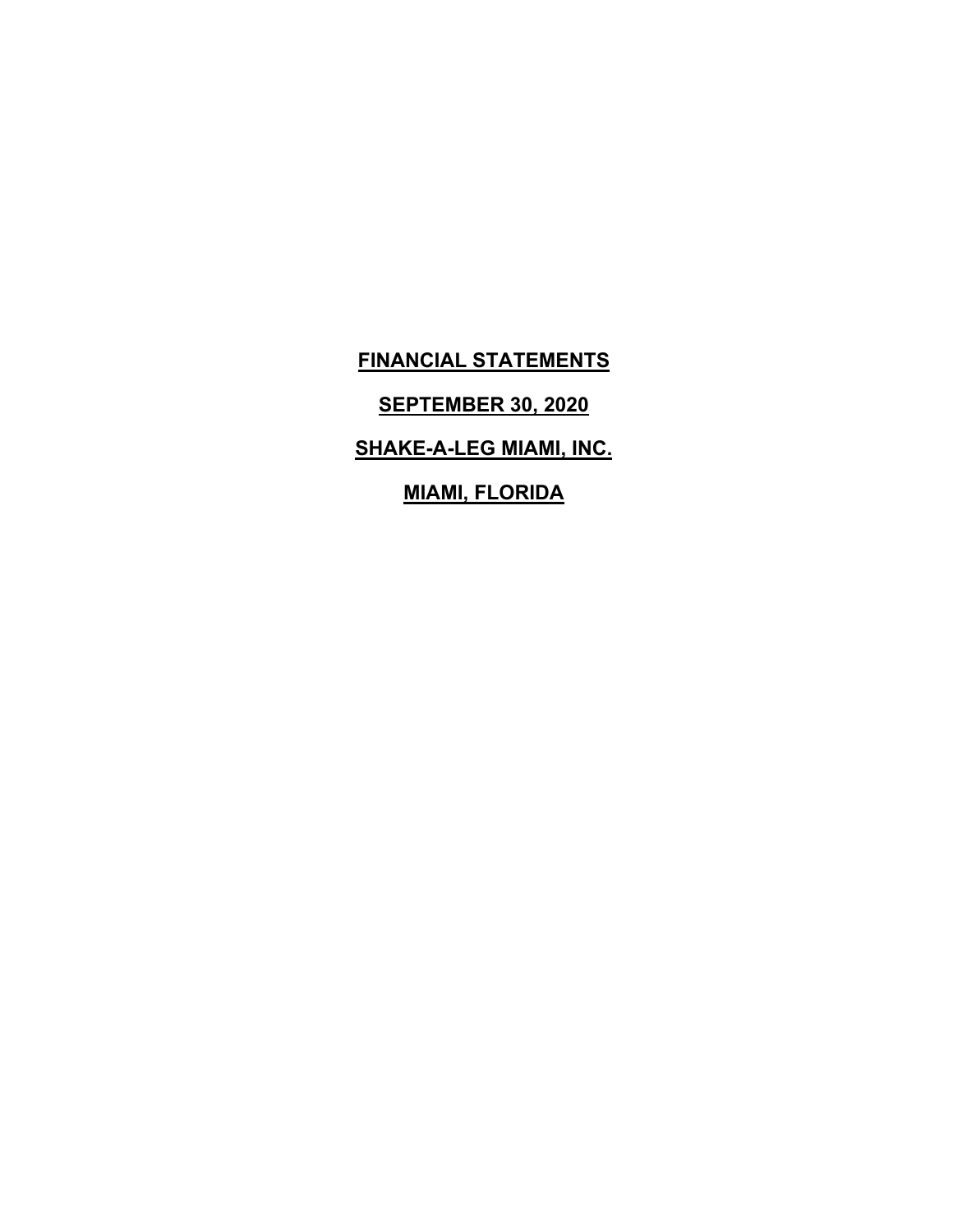# **TURNER & ASSOCIATES, LLP**

CERTIFIED PUBLIC ACCOUNTANTS AND BUSINESS ADVISORS

 **Miami Lakes Office Center Telephone: 305-377-0777 14505 Commerce Way, Suite 500 Facsimile: 305-556-5601** 

 **Miami Lakes, FL 33016 www.turnercpas.com**

# **Independent Auditors' Report**

# **Report on the Financial Statements**

We have audited the accompanying statement of financial position of Shake-A-Leg Miami, Inc. (a nonprofit corporation) as of September 30, 2020, and the related statement of activities, functional expenses, and cash flows for the year then ended, and the related notes to the financial statements.

# **Management's Responsibility for the Financial Statements**

Management is responsible for the preparation and fair presentation of these financial statements in accordance with accounting principles generally accepted in the United States of America; this includes the design, implementation, and maintenance of internal control relevant to the preparation and fair presentation of financial statements that are free from material misstatement, whether due to fraud or error.

#### **Auditors' Responsibility**

Our responsibility is to express an opinion on these consolidated financial statements based on our audits. We conducted our audits in accordance with auditing standards generally accepted in the United States of America and the standards applicable to financial audits contained in Government Auditing Standards issued by the Comptroller General of the United States. Those standards require that we plan and perform the audit to obtain reasonable assurance about whether the financial statements are free from material misstatement.

An audit involves performing procedures to obtain audit evidence about the amounts and disclosures in the consolidated financial statements. The procedures selected depend on the auditor's judgment, including the assessment of the risks of material misstatement of the consolidated financial statements, whether due to fraud or error. In making those risk assessments, the auditor considers internal control relevant to the entity's preparation and fair presentation of the consolidated financial statements in order to design audit procedures that are appropriate in the circumstances, but not for the purpose of expressing an opinion on the effectiveness of the entity's internal control. Accordingly, we express no such opinion. An audit also includes evaluating the appropriateness of accounting policies used and the reasonableness of significant accounting estimates made by management, as well as evaluating the overall presentation of the consolidated financial statements.

We believe that the audit evidence we have obtained is sufficient and appropriate to provide a basis for our audit opinion.

#### **Opinion**

In our opinion, the financial statements referred to above present fairly, in all material respects, the financial position of Shake-A-Leg Miami, Inc. as of September 30, 2020, and the changes in its net assets and its cash flows for the year then ended in accordance with accounting principles generally accepted in the United States of America.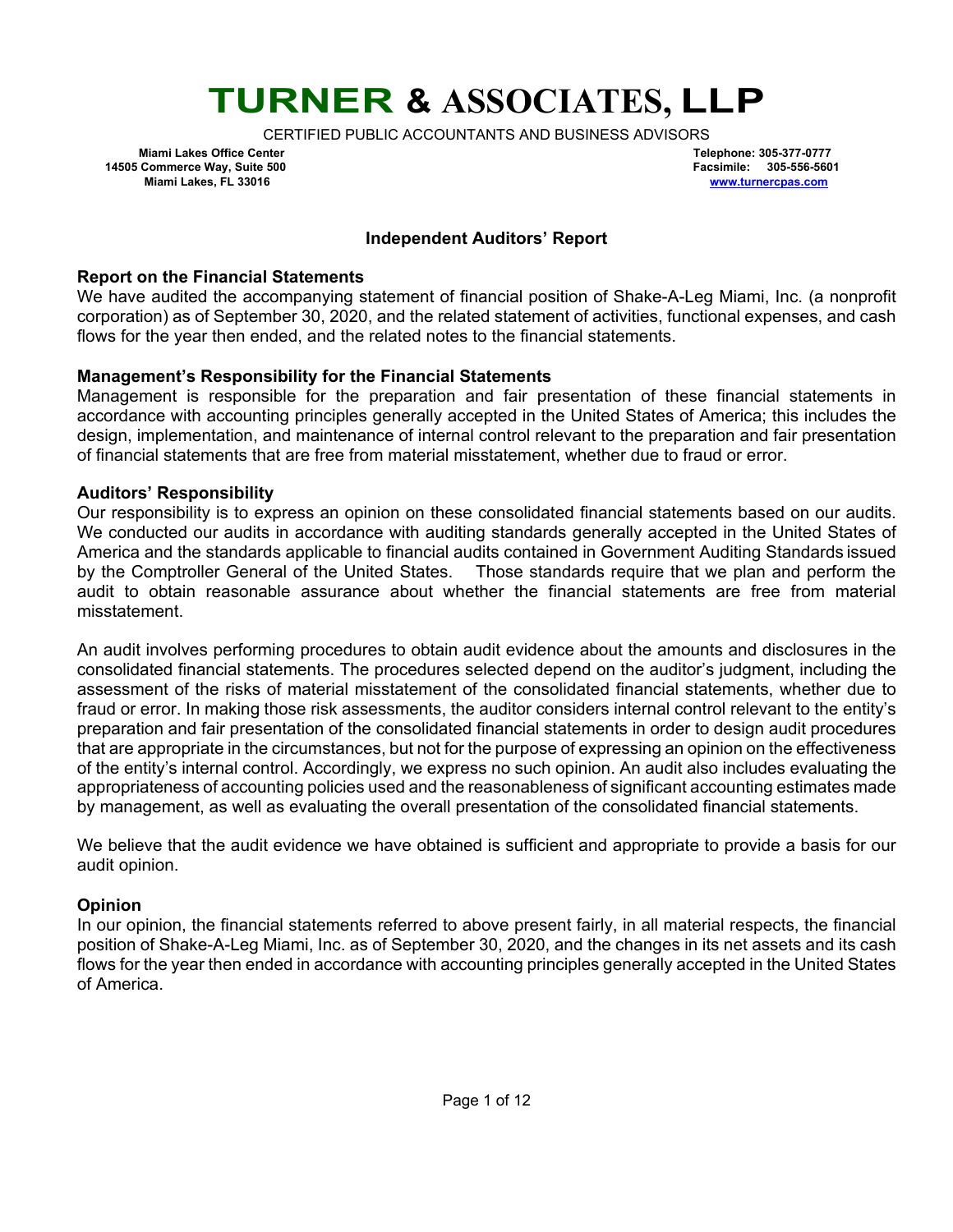# **Other Reporting Required by Government Auditing Standards**

In accordance with Government Auditing Standards, we have also issued our report dated January 15, 2021 on our consideration of Shake-A-Leg Miami, Inc.'s internal control over financial reporting and on our tests of its compliance with certain provisions of laws, regulations, contracts, and grant agreements and other matters. The purpose of that report is to describe the scope of our testing of internal control over financial reporting and compliance and the results of that testing, and not to provide an opinion on internal control over financial reporting or on compliance. That report is an integral part of an audit performed in accordance with Government Auditing Standards in considering Shake-A-Leg Miami, Inc.'s internal control over financial reporting and compliance.

Turner & Associates, LLP

Miami Lakes, Florida January 15, 2021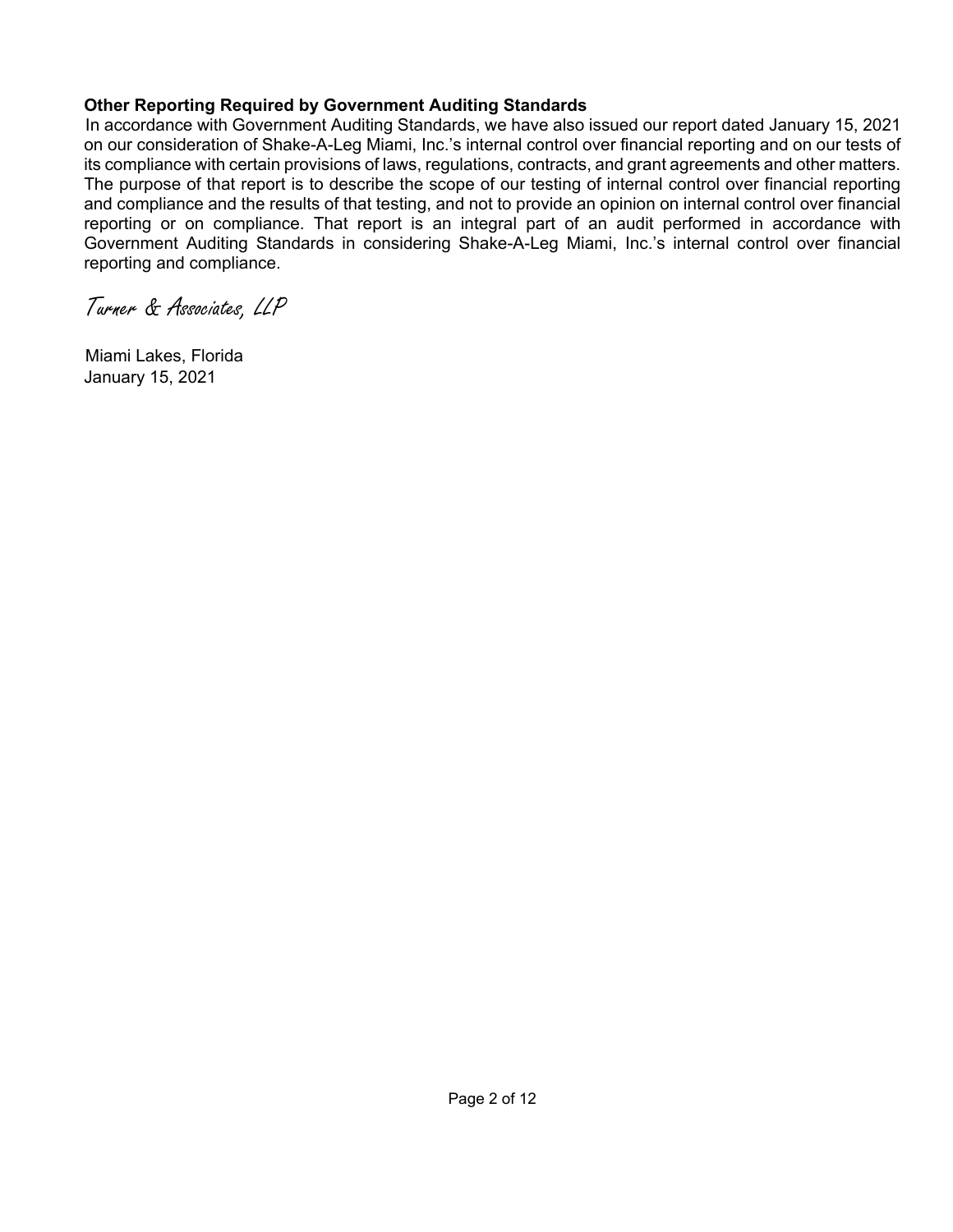## SHAKE- A - LEG MIAMI, INC. STATEMENT OF FINANCIAL POSITION SEPTEMBER 30, 2020

#### ASSETS

| <b>CURRENT ASSETS</b><br>Cash<br>Grants and contract receivables<br>Prepaid expenses                                     | \$                                | 374,625<br>75,409<br>7,400  |                    |
|--------------------------------------------------------------------------------------------------------------------------|-----------------------------------|-----------------------------|--------------------|
| <b>TOTAL CURRENT ASSETS</b>                                                                                              |                                   |                             | \$<br>457,434      |
| <b>NON CURRENT ASSETS</b><br>Property and equipment, net                                                                 |                                   |                             | 198,483            |
| <b>TOTAL ASSETS</b>                                                                                                      |                                   |                             | \$<br>655,917      |
|                                                                                                                          | <b>LIABILITIES AND NET ASSETS</b> |                             |                    |
| <b>CURRENT LIABILITIES</b><br>Accounts payable and accrued expenses<br>Loan advance<br>Note payable - short-term portion | \$                                | 12,966<br>149,000<br>48,000 |                    |
| <b>Total Current Liabilities</b>                                                                                         |                                   |                             | \$<br>209,966      |
| <b>NON CURRENT LIABILITIES</b><br>Note payable - long-term portion<br><b>Total Liabilities</b>                           |                                   |                             | 207,249<br>417,215 |
| <b>NET ASSETS</b><br>Without donors restrictions:                                                                        |                                   |                             |                    |
| Undesignated                                                                                                             |                                   | 133,793                     |                    |
| With donors restrictions                                                                                                 |                                   | 104,909                     |                    |
| <b>Total Net Assets</b>                                                                                                  |                                   |                             | 238,702            |
| TOTAL LIABILITIES AND NET ASSETS                                                                                         |                                   |                             | \$<br>655,917      |

See independent auditors' report and accompanying notes to financial statements.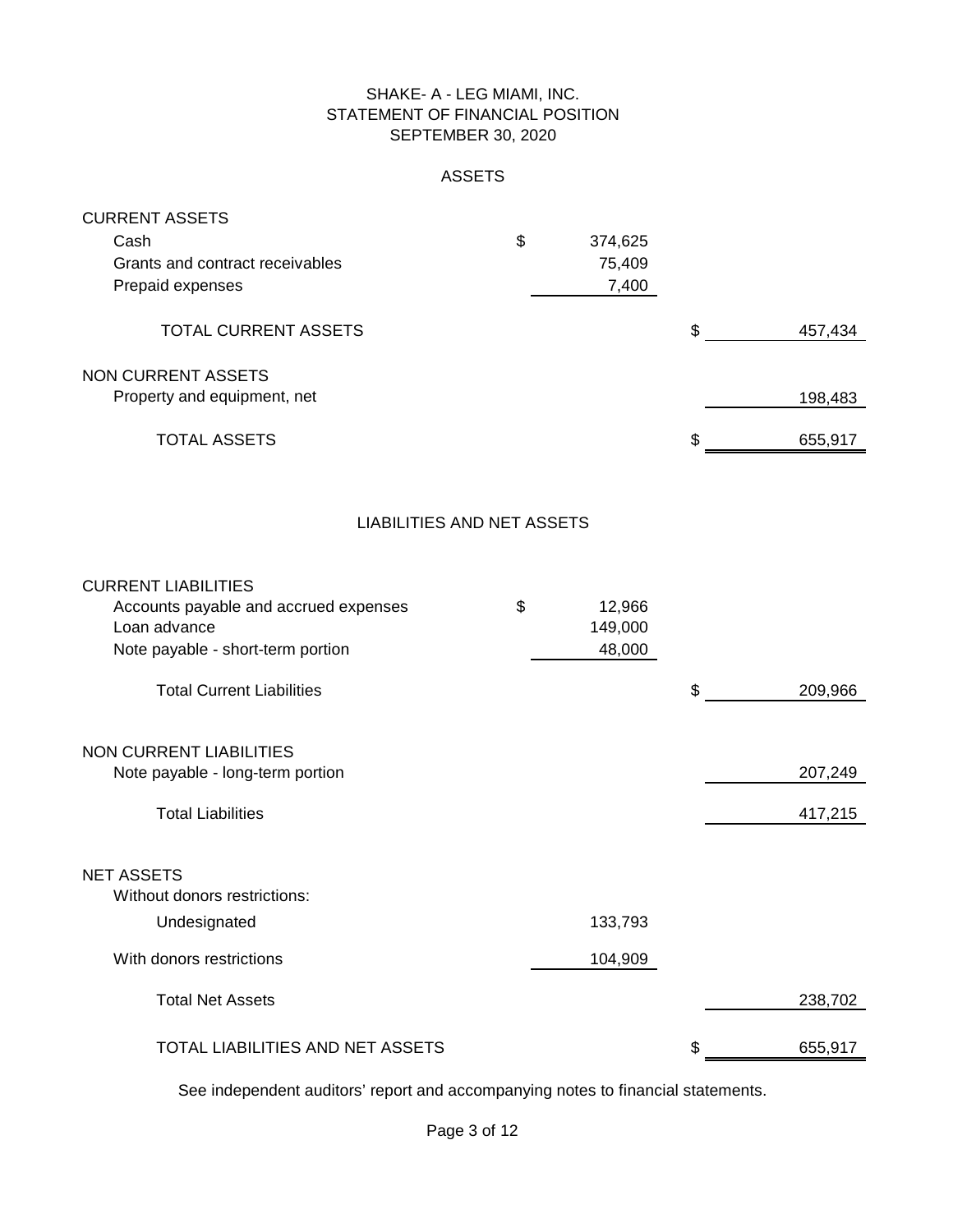#### STATEMENT OF ACTIVITIES FOR THE YEAR ENDED SEPTEMBER 30, 2020 SHAKE- A - LEG MIAMI, INC.

|                                       | Without<br>Donors<br>Restrictions | <b>With Donors</b><br><b>Restrictions</b> |   | Total             |
|---------------------------------------|-----------------------------------|-------------------------------------------|---|-------------------|
| <b>REVENUES AND SUPPORT</b>           |                                   |                                           |   |                   |
| <b>Government Grants</b>              | \$                                | \$<br>248,074 \$                          |   | 248,074           |
| In-kind contributions                 | 390,900                           |                                           |   | 390,900           |
| Contributions                         | 443,188                           | 349,534                                   |   | 792,722           |
| Fundraising<br>Program revenue        | 64,453<br>294,952                 |                                           |   | 64,453<br>294,952 |
| Net assets released from restrictions | 492,699                           | (492, 699)                                |   |                   |
| Total revenues and support            | 1,686,192                         | 104,909                                   |   | 1,791,101         |
| <b>EXPENSES</b>                       |                                   |                                           |   |                   |
| Program services:                     |                                   |                                           |   |                   |
| Program services expenses             | 1,687,891                         |                                           |   | 1,687,891         |
| Total program services                | 1,687,891                         |                                           |   | 1,687,891         |
| Supporting services:                  |                                   |                                           |   |                   |
| Management and general                | 133,142                           |                                           |   | 133,142           |
| Fundraising                           | 207,812                           |                                           |   | 207,812           |
| Total supporting services             | 340,954                           |                                           |   | 340,954           |
| <b>Total expenses</b>                 | 2,028,845                         |                                           |   | 2,028,845         |
| <b>CHANGE IN ASSETS</b>               | (342, 653)                        | 104,909                                   |   | (237, 744)        |
| NET ASSETS, October 1, 2019           | 467,946                           |                                           |   | 467,946           |
| Adjustments To Begining Net Assets    | 8,500                             |                                           |   | 8,500             |
| ADJUSTED NET ASSETS, October 1, 2019  | 476,446                           |                                           |   | 476,446           |
| NET ASSETS, September 30, 2020        | \$<br>133,793                     | \$<br>104,909                             | S | 238,702           |

See independent auditors' report and accompanying notes to financial statements.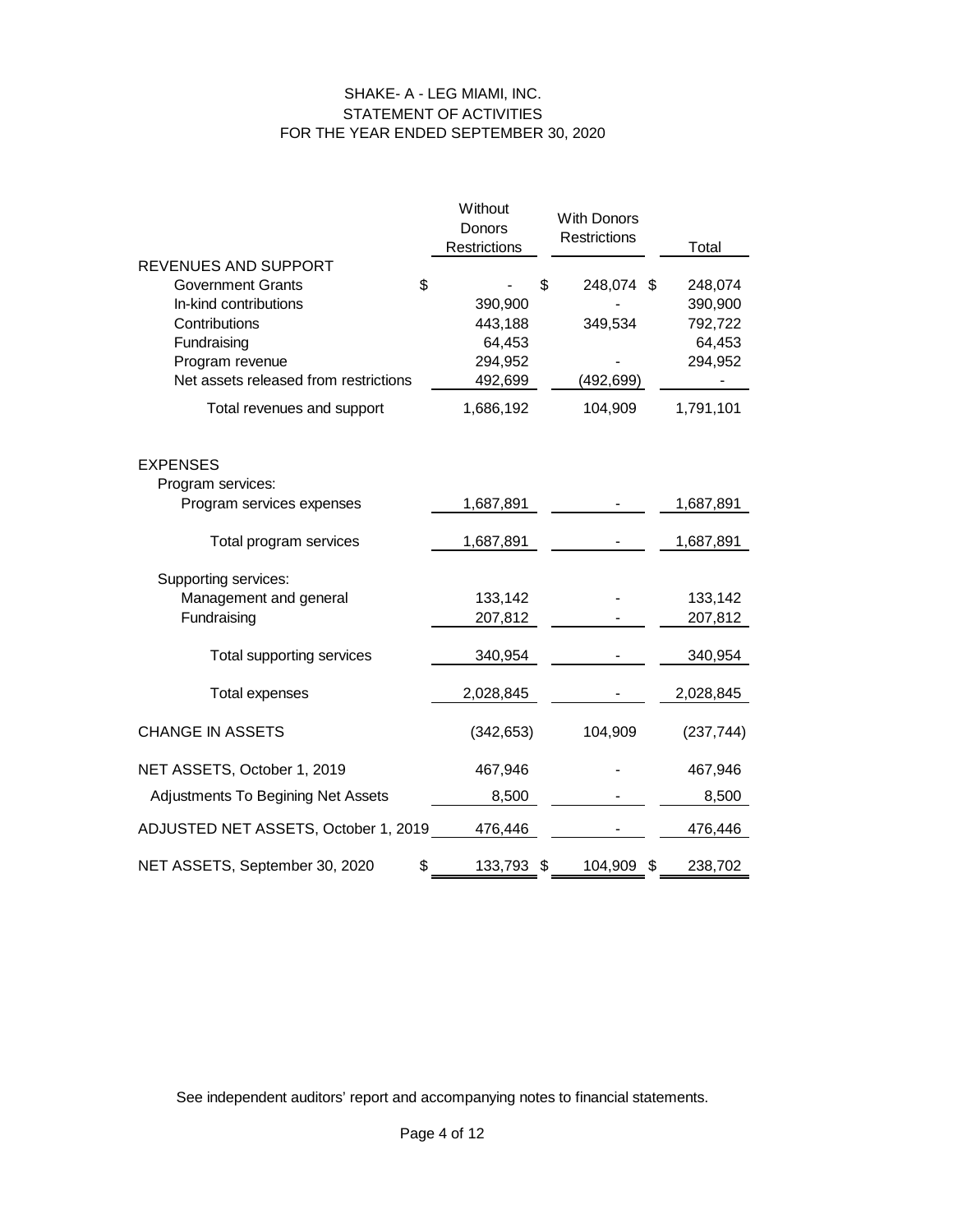# SHAKE- A - LEG MIAMI, INC. STATEMENT OF CASH FLOWS FOR THE YEAR ENDED SEPTEMBER 30, 2020

| <b>CASH FLOWS FROM OPERATING ACTIVITIES:</b>     |                  |    |            |
|--------------------------------------------------|------------------|----|------------|
| Change in net assets                             | \$<br>(237, 744) |    |            |
| Adjustments to reconcile change in net assets to |                  |    |            |
| net cash used in operating activities:           |                  |    |            |
| Depreciation                                     | 38,151           |    |            |
| Loss on disposal of assets                       | 2,674            |    |            |
| Fair value of donated property and equipment     | (5,000)          |    |            |
| Changes in operating assets and liabilities:     |                  |    |            |
| (Increase) decrease in:                          |                  |    |            |
| Grants and contract receivables                  | (55, 468)        |    |            |
| Prepaid expenses                                 | 6,273            |    |            |
| Loan advance                                     | 149,000          |    |            |
| Accounts payable and accrued expenses            | (31, 297)        |    |            |
|                                                  |                  |    |            |
| Net cash used in operating activities            |                  | \$ | (133, 411) |
|                                                  |                  |    |            |
| CASH FLOWS FROM INVESTING ACTIVITIES             |                  |    |            |
| Purchases of property and equipment              | (5, 394)         |    |            |
| Proceeds from sale of property and equipment     | 173,000          |    |            |
| Net cash provided by investing activities        |                  |    | 167,606    |
|                                                  |                  |    |            |
| <b>CASH FLOWS FROM FINANCING ACTIVITIES:</b>     |                  |    |            |
| Net change in loans                              | \$<br>114,000    |    |            |
|                                                  |                  |    |            |
| Net cash provided by financing activities        |                  |    | 114,000    |
|                                                  |                  |    |            |
| <b>NET INCREASE IN CASH</b>                      |                  |    | 148,195    |
|                                                  |                  |    |            |
| CASH, October 1, 2019                            |                  |    | 226,430    |
|                                                  |                  |    |            |
|                                                  |                  |    |            |
| CASH, September 30, 2020                         |                  | S  | 374,625    |
|                                                  |                  |    |            |
| Supplemental disclosure of cash flow information |                  |    |            |
| Cash paid during the period for:                 |                  |    |            |
| Interest                                         |                  | \$ | 7,831      |
| Non-cash investing and financing activities:     |                  |    |            |
|                                                  |                  |    |            |
| Property and equipment received as gift          |                  |    | 5,000      |
| Other assets received as gift                    |                  |    | 5,900      |

See independent auditors' report and accompanying notes to financial statements. Page 5 of 12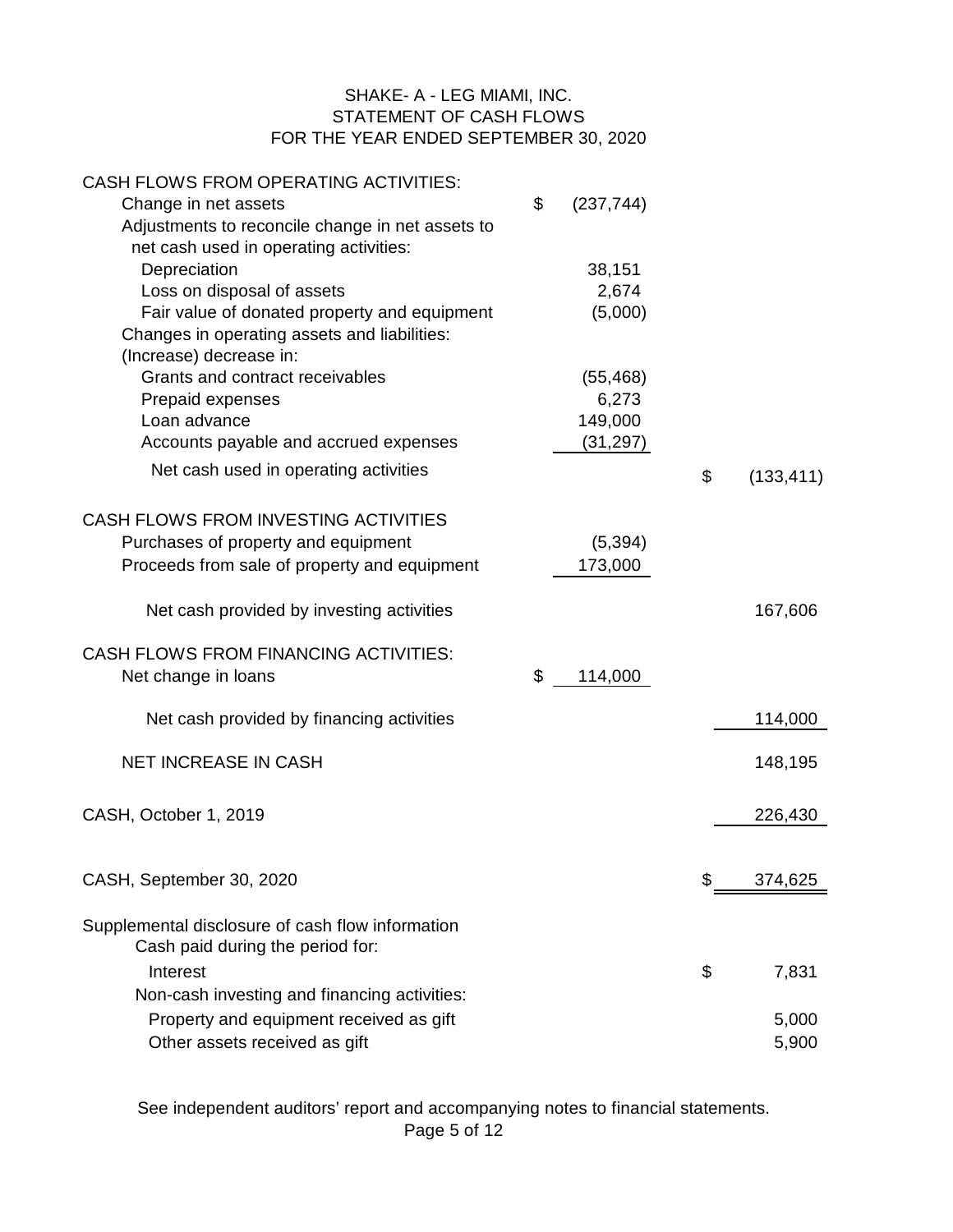# SHAKE- A - LEG MIAMI, INC. SCHEDULE OF FUNCTIONAL EXPENSES FOR THE YEAR ENDED SEPTEMBER 30, 2020

|                                      |    | Program<br>Services |      | <b>Support Services</b> |    |             |     |           |                       |
|--------------------------------------|----|---------------------|------|-------------------------|----|-------------|-----|-----------|-----------------------|
|                                      |    | Education           |      | Management<br>& general |    | Fundraising |     | Sub-total | <b>Total Expenses</b> |
| <b>FUNCTIONAL EXPENSES</b>           |    |                     |      |                         |    |             |     |           |                       |
| Depreciation                         | \$ | 35,480              | - \$ | 763                     | \$ | 1,908       | -\$ | 2,671     | \$<br>38,151          |
| Insurance                            |    | 96,437              |      | 2,074                   |    | 5,185       |     | 7,259     | 103,696               |
| Interest                             |    |                     |      | 7,831                   |    |             |     | 7,831     | 7,831                 |
| Occupancy in-kind expense            |    | 361,200             |      | 3,800                   |    | 15,000      |     | 18,800    | 380,000               |
| Other in-kind expenses               |    | 5,723               |      | 59                      |    | 118         |     | 177       | 5,900                 |
| Outreach                             |    |                     |      |                         |    | 4,302       |     | 4,302     | 4,302                 |
| General program expenses             |    | 153,758             |      |                         |    |             |     |           | 153,758               |
| General support program              |    | 303                 |      | 28,435                  |    | 1,513       |     | 29,948    | 30,251                |
| Repairs & maintenance                |    | 66,508              |      | 747                     |    | 7,473       |     | 8,220     | 74,728                |
| Salaries, payroll taxes and benefits |    | 850,505             |      | 84,703                  |    | 165,478     |     | 250,181   | 1,100,686             |
| Services and professional fees       |    | 69,312              |      | 3,894                   |    | 4,673       |     | 8,567     | 77,879                |
| Travel                               |    | 7,112               |      |                         |    | 72          |     | 72        | 7,184                 |
| Loss on disposal of assets           |    | 2,674               |      |                         |    |             |     |           | 2,674                 |
| <b>Utilities</b>                     |    | 38,879              |      | 836                     |    | 2,090       |     | 2,926     | 41,805                |
| <b>TOTAL FUNCTIONAL EXPENSES</b>     | S. | 1,687,891           | S    | 133,142                 | S  | 207,812 \$  |     | 340,954   | \$<br>2,028,845       |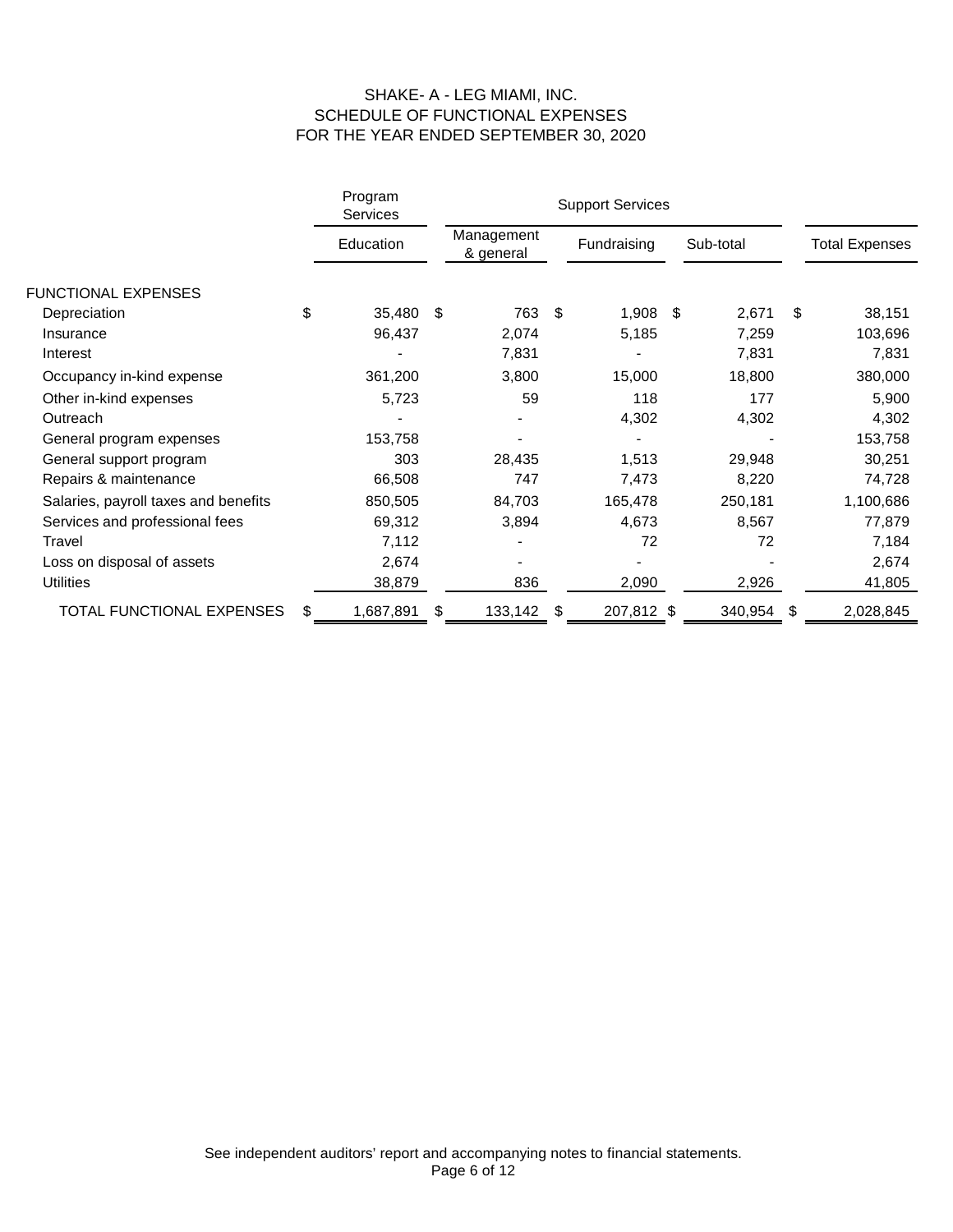# NOTE 1 - NATURE OF ACTIVITIES AND SUMMARY OF SIGNIFICANT ACCOUNTING POLICIES NATURE OF ACTIVITIES

Shake-A-Leg Miami, Inc. (the "Organization") is a not-for-profit organization whose objective is to use the marine environment to improve the health, education, and independence of adults and children with disabilities, wounded veterans, as well as disadvantaged youth and their families.

#### METHOD OF ACCOUNTING

The accompanying financial statements have been prepared using the accrual basis of accounting, in accordance with accounting principles generally accepted in the United States of America.

#### BASIS OF PRESENTATION

The Organization follows the recommendations of the FASB Accounting Standards Codification, (ASC), under statement ASC 958, in its statement presentation. During 2019, the organization adopted the Financial Accounting Standard Board's Accounting Standards Update (ASU) No. 2016-14 – Not-for-Profit-Entities (Topic 958): Presentation of Financial Statements of Non-for-Profit Entities. This guidance is intended to improve the net asset classification requirements, and the information presented in the financial statements and notes about a non-for-profit entity's liquidity, financial performance, and cash flows. Main provisions of this guidance include: presentation of two classes of net assets versus the previously required three; recognition of capital gifts for construction as a net asset without donor restriction when the associated long-lived assets is placed in serviced; a recognition of underwater endowment funds as a reduction in net assets with donor restriction. The guidance also enhances disclosures for board designated amounts, composition of net assets without donor restriction, liquidity, and expenses by both their natural and functional classification. Net assets, revenues, and expenses are classified based on the existence or absence of donor-imposed restriction. Accordingly, net assets and changes therein are classified and reported as follows:

 *Net Assets without Donor Restriction* - Net assets available for general use and not subject to donor restrictions. The organization's policy is to designated net assets without donor restrictions at the discretion of the Board of Director. At September 30, 2020 there is no amount designated for specific purposes by the Board.

 *Net Assets with Donor Restrictions* - Net assets subject to donor-imposed restrictions. Some donor-imposed restrictions are temporary in nature that may or will be met either by the passage of time or can be fulfilled and removed by actions of the Organization. Other donorimposed restrictions are perpetual in nature, where the donor stipulates that resources be maintained in perpetuity. There are \$104,909 on temporary restricted net assets as of September 30, 2020.

#### CASH AND CASH EQUIVALENTS

The Organization's cash consist in of cash deposits in banks.

#### CONCENTRATION OF CREDIT RISK

At various times during the year, the Organization may have cash in excess of federally insured limits.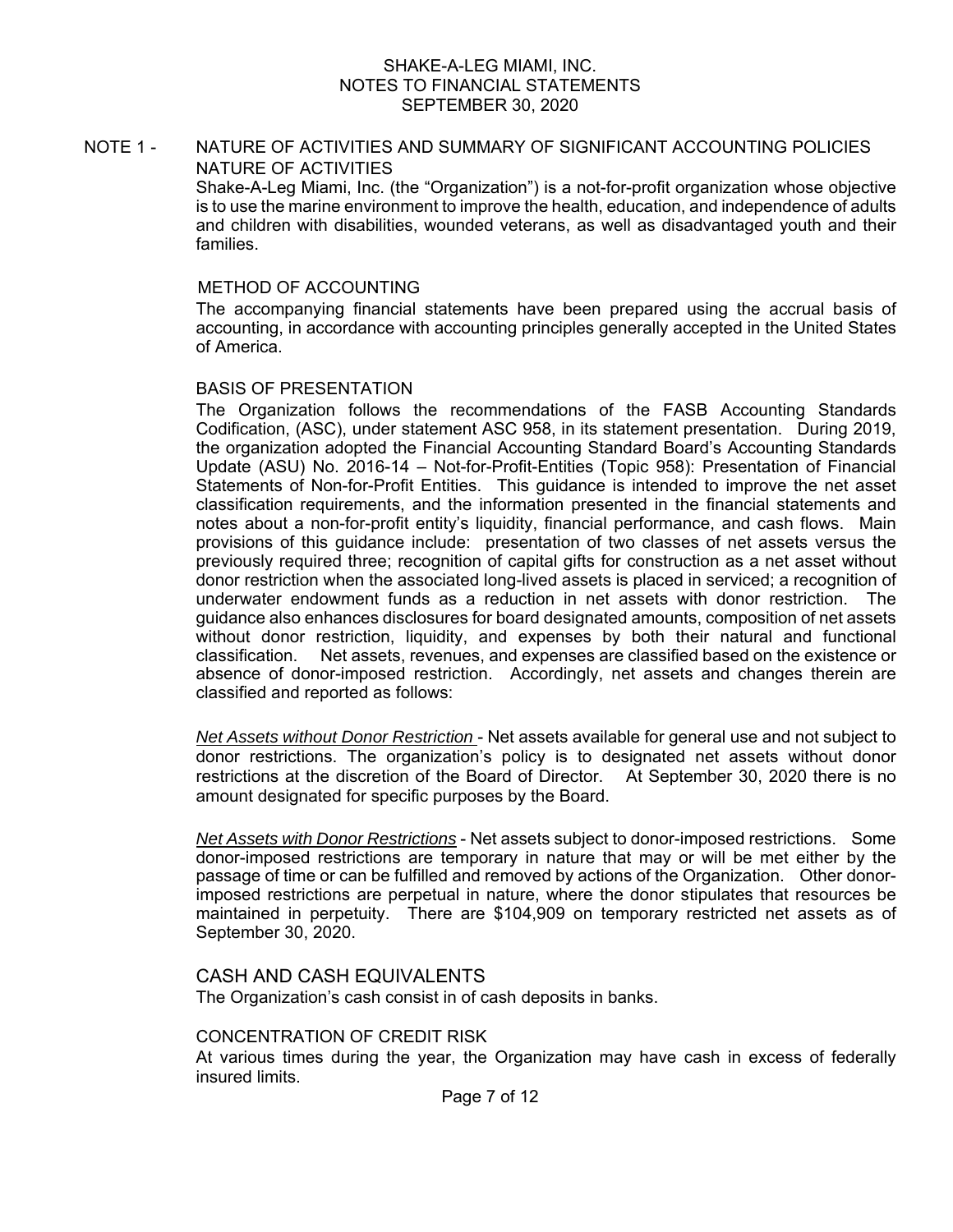# NOTE 1 - SUMMARY OF SIGNIFICANT ACCOUNTING POLICIES (Continued)

#### CONCENTRATION OF CREDIT RISK

However, the Organization maintains its cash with high quality financial institutions, which the Organization believes, limits their risks. At September 30, 2020, the Organization's uninsured cash balance was \$23,789.

#### PROPERTY AND EQUIPMENT

Property and equipment are recorded at cost. Depreciation is provided for on the straight-line method over the estimated useful lives of the assets. Cost of major additions and improvements are capitalized and expenditures for maintenance and repairs which do not extend the useful life of the assets are expensed. Donated equipment is recorded at fair market value at the date of the gift.

#### GRANTS AND CONTRACT REVENUE

Grants and contracts revenue are reported at the estimated net realizable amounts due from sponsoring agencies. These grants and contract awards general specify the purpose for which the funds are to be used. Revenues from sponsored grants and contracts are recognized when allowable expenditures are incurred under such agreements. These revenues, primarily from The Children's Trust, were released from donor restriction and recorded as net assets without donor restrictions. Amounts recorded in grants and contracts receivable are for grant expenditures incurred in advance of the receipt of funds. At September 30, 2020 there was \$75,409 as grants receivable.

#### DONATED PROPERTY AND EQUIPMENT

Donated property and equipment are recorded as contributions at their estimate fair value at the date of donation. Such donations are reported as increases in net assets without donor restrictions. Assets donated with explicit restrictions regarding their use and contributions of cash that must be used to acquire property and equipment are reported as restricted contributions. Absent donor stipulations regarding how long those donated assets must be maintained, the Organization reports expirations of donor restrictions when the donated or acquired assets are placed in service as instructed by the donor. The Organization reclassifies restricted net assets to unrestricted net assets at that time.

#### CONTRIBUTIONS

The Organization accounts for contributions in accordance with FASB ASC No. 605. Contributions, including unconditional promises to give, are recognized as revenues in the period received at their fair market value. Conditional promises to give are not recognized until they become unconditional; that is, when the conditions on which they depend are substantially met.

Contributions, which are restricted by the donor, are reported as increases in net assets without donor restrictions if the restriction expires in the same year in which the contributions are recognized. All other donor-restricted contributions are reported as increased in net assets with donor restrictions depending on the nature of the restrictions. When a restriction expires, net assets with donor restrictions are reclassified to net assets without donor restrictions. All contributions receivable are due in less than one year.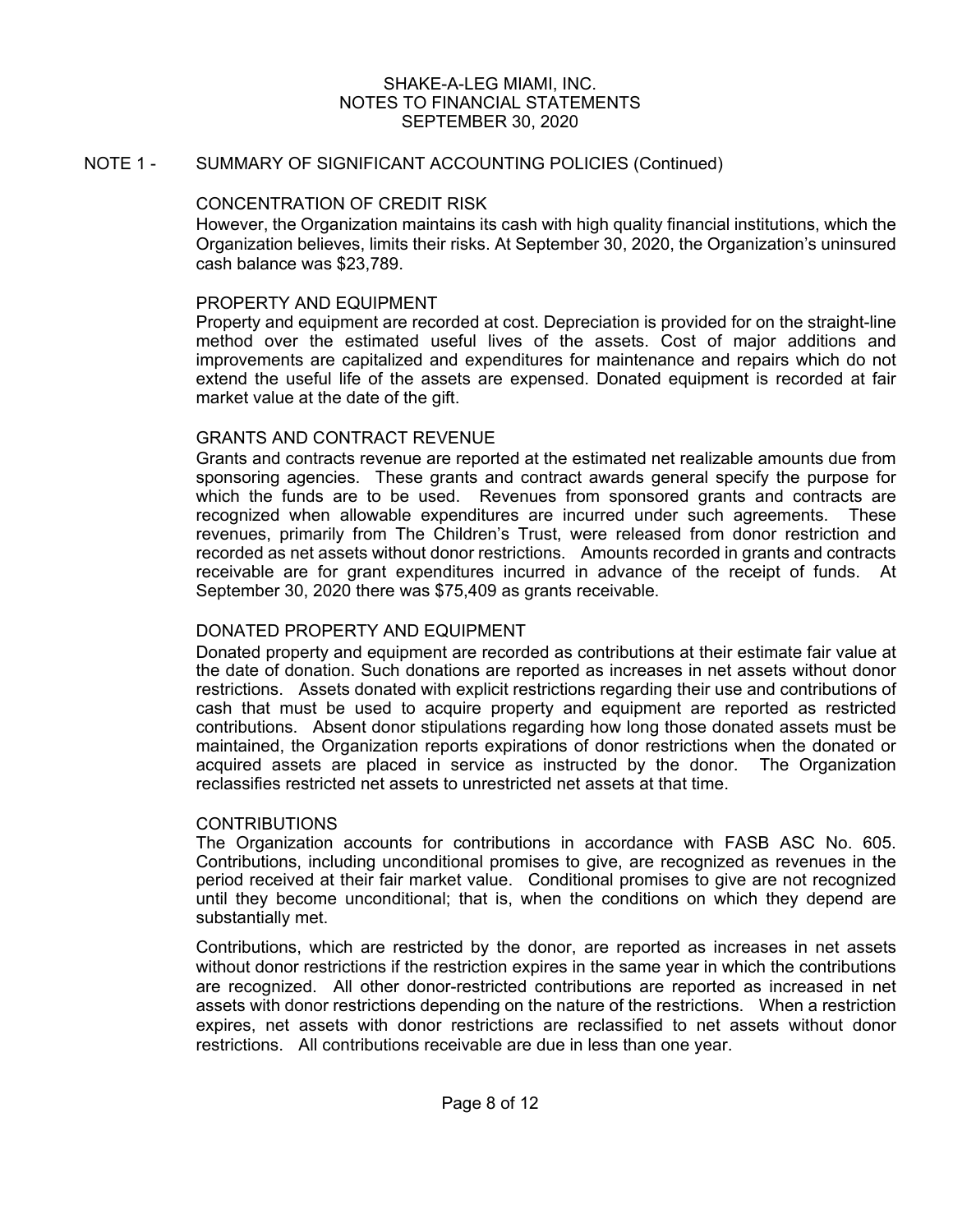# NOTE 1 - SUMMARY OF SIGNIFICANT ACCOUNTING POLICIES (Continued) CONTRIBUTIONS

#### PROGRAM REVENUE

Program revenue is composed of the program fees charged to those who participate in summer camps, outings and other events. As exchange transactions, these are accounted for under ASC 606. The revenue is recognized when the Organization has satisfied its performance obligation by transferring control over a product or service to customer. The program revenue is when the service was provided at the price charged to participants.

#### DONATED SERVICES AND GOODS

Donated services are recognized as contributions in accordance with FASB ASC No.605, if the services create or enhance non-financial assets, or require specialized skills, are performed by people with those skills, and would otherwise be purchased by the Organization. Volunteers also provided fund-raising and other services throughout the year that are not recognized as contributions in the financial statements since these are not susceptible to objective measurement or valuation.

Donations in kind for donated food of \$5,900, donated property and equipment of \$5,000 and facilities usage of \$380,000 are reflected in the financial statements and are included in contributions and deducted in expenses. The Organization occupied its offices under a Management Agreement with the City of Miami. During the course of a year, Shake-A-Leg provides significant annual economic benefits to the City of Miami in the form of service to disabled adults, disabled children and families with economic hardships, as well as maintenance and improvements to City of Miami property.

#### EXPENSE ALLOCATION

The costs of program and supporting services activities have been summarized on the functional basis in the statement of activities. The statements of functional expenses present the natural classification detail of expenses by function. Support services include those expenses that are not directly identifiable with any other specific function but provide for the overall support and direction of the Foundation. Therefore, expenses required allocation on reasonable basis that is consistently applied. All expenses are allocated on the basis of estimated time and efforts or supporting service benefited.

#### INCOME TAXES

The Organization is exempt from income taxes under the Internal Revenue Code Section 501(c)(3). This exemption is subject to periodic review by the Internal Revenue Code and is not a private foundation. Additionally, Topic 740 provides guidance on measurement, recognition, classification, interest and penalties, accounting in interim periods, disclosure and transition. In accordance with the disclosure requirements, the Organization's policy on income statement classification of interest and penalties related to income tax obligations is to include such items as part of total interest expense and other expenses, respectively. At September 30, 2020, the Organization did not have any uncertain tax positions and thus has not recognized any interest and penalties in these financial statements. Tax years that remain subject to examination by federal authorities are 2017, 2018 and 2019; there are no examinations being conducted.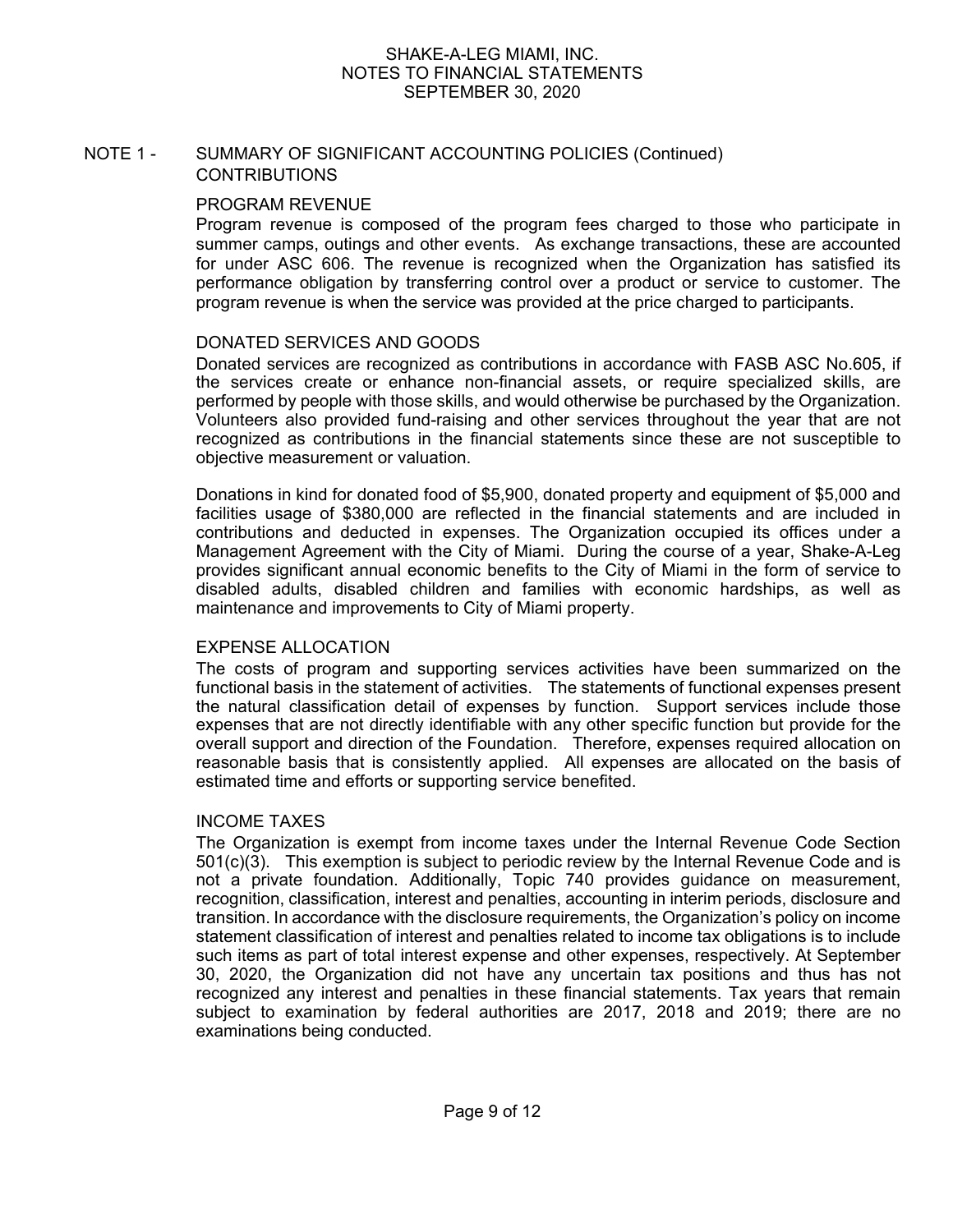# NOTE 1 - SUMMARY OF SIGNIFICANT ACCOUNTING POLICIES (Continued) USE OF ESTIMATES

The preparation of financial statements in conformity with accounting principles generally accepted in the United States requires management to make estimates and assumptions that affect the reported amounts of assets and liabilities and disclosure of contingent assets and liabilities at the date of the financial statements and the reported amounts of revenues and expenses during the reporting period. Actual results could differ from those estimates.

#### NEW ACCOUNTING PRONOUNCEMENT

Shake-A-Leg Miami, Inc. has adopted ASU No. 2018-08, Not-For-Profit Entities (Topic 958) Clarifying the Scope and Accounting Guidance for Contributions Received and Contributions Made. The new guidance helps distinguish if grants and contracts with resource providers are exchange transactions or contributions. Once a transaction is deemed to be a contribution, the ASU also provides guidance to help determine when a contribution is conditional and evaluates the possibility that a condition will not be met is remote. Unconditional contributions are recognized immediately and classified as either net assets with or without donor restrictions, while conditional contributions received are accounted for as a liability until the barriers to entitlement are overcome, at which point the transaction is recognized as unconditional and classified as either net assets with or without restrictions. The adoption of this standard for the year ended September 30, 2020 did not result in a change to the accounting for Shake-A-Leg Miami, Inc.'s revenue.

#### NOTE 2 - GRANTS AND CONTRACT RECEIVABLE Grants and contracts receivable are for program services provided in fiscal year ended September 30, 2020 and are considered fully collectible.

#### NOTE 3 - GRANTS CONTINGENCY

 Amounts received or receivable from grant agencies are subject to audit and adjustments by grantor agencies. Any disallowed claims, including amounts already collected, may constitute a liability of the Organization. At September 30, 2020, there was no contingency recorded.

#### NOTE 4 - LIQUIDITY AND AVAILABILITY

 Financial assets available for general expenditure, that is, without donor or other restrictions limiting their use, within one year of the statement of financial position sheet date, comprise of the following:

|                                                                                            |   | 2020       |
|--------------------------------------------------------------------------------------------|---|------------|
| Cash                                                                                       | S | 374,625    |
| Grants and contract receivables                                                            |   | 75,409     |
|                                                                                            |   | 450,034    |
| Less those unavailable for general expenditures<br>within one year                         |   | (104, 909) |
| Financial assets available to meet cash needs for<br>general expenditures within one year. | S | 345,125    |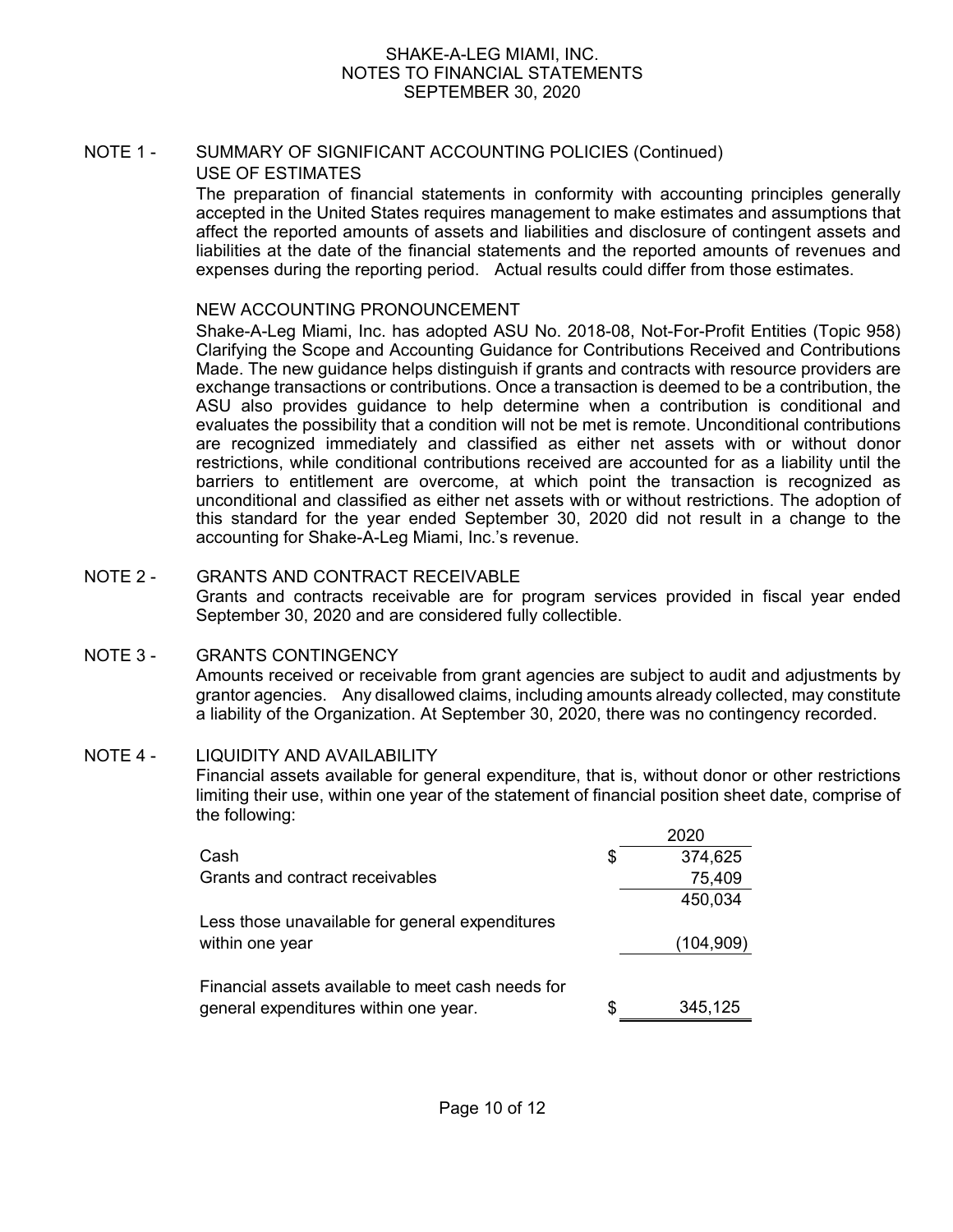# NOTE 4 - LIQUIDITY AND AVAILABILITY (continued)

 As part of the Organization's liquidity management, the governing board has a policy to structure its financial assets to be available as its general expenditures, liabilities and other obligations come due. At September 30, 2020, the Board has not designated or reserved any portion of the financial assets for any specific operating purposes. Management maintained most of the funds restricted by the donors in a separate cash account.

# NOTE 5 - PROPERTY AND EQUIPMENT

Property and equipment at September 30, 2020 consist of the following:

| Furniture, fixtures and office equipment | 73,963          |
|------------------------------------------|-----------------|
| Computers and software                   | 4,967           |
| Leasehold Improvements                   | 120,090         |
| Boats and sailboats                      | 517,256         |
| Other marine equipment                   | 1,728           |
|                                          | 718,004         |
| Less accumulated depreciation            | (519, 521)      |
|                                          | <u> 198,483</u> |

Depreciation expense was \$38,151 for 2020. All properties and equipment were unrestricted and available for general program use.

# NOTE 6 - NOTE PAYABLE AND LOAN ADVANCES

On February 2019, the Organization renewed its note payable with Coconut Grove Bank. Interest is payable monthly at a variable rate based in an independent index which is the Wall Street Journal Prime Rate. The loan is secured by all of the Organization's assets, and assignment of grants, award letters, and donations. The promissory note is scheduled to expire February 17, 2021. As of September 30, 2020, the outstanding balance on the note payable was \$105,248. Interest expense for the year ended September 30, 2020 was \$7,831.

On August 6, 2020, Shake-A-Leg's was granted a \$150,000 loan under the "Small Busines Act" administered by a Small Business Administration (SBA) at the interest rate of 2.75%. The monthly installment payments of \$641, including principal and interest, will begin twelve months after the promissory note and will be payable thirty years from the date of the promissory note.

On May 6, 2020, Shake-A-Leg's was granted a \$149,000 loan under the Paycheck Protection Program "PPP" administered by a Small Business Administration (SBA) approved partner. The loan is uncollateralized and is fully guaranteed by the Federal government. The Organization is eligible for loan forgiveness of up to 100% of the loan, upon meeting certain requirements. The Organization has initially recorded the loan as a refundable advance and will record the forgiveness in accordance with guidance for conditional contributions when there is no longer a measurable performance or other barrier and a right to return of the PPP loan or when such conditions are explicitly waived.